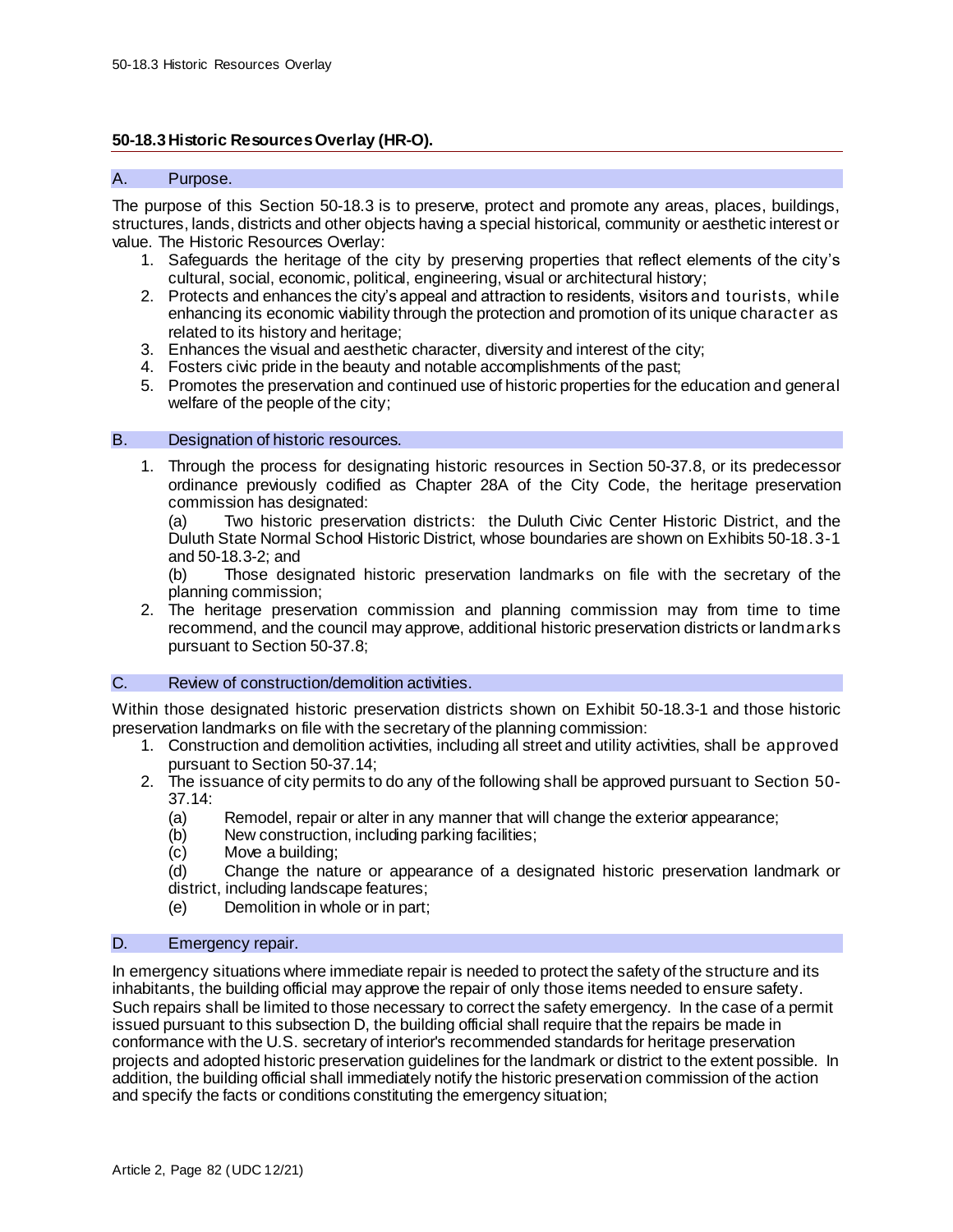# E. Building code enforcement.

This Section 50-18.3 is also intended to encourage the sensitive rehabilitation, restoration, stabilization and preservation of historic buildings throughout the city. These rehabilitation and preservation efforts should provide for the upgrading and maintenance of the safety features of the building or structure to provide a practical level of safety to the public and surrounding properties. While ensuring this increased level of public safety, the enforcement authorities are encouraged to be open to acceptable alternative solutions and alternative compliance concepts, where practical, that will permit the continued use of existing buildings and structures without creating overly restrictive financial burdens on owners or occupants. Nothing in this Section shall be construed to prevent the ordinary maintenance or repair of any exterior elements of any building or structure.

(Ord. No. 10041, 8-16-2010, § 4; Ord. No. 10044, 8-16-2010, § 6; Ord. No. 10096, 7-18-2011, § 14; Ord. No. 10225, 5-28-2013, § 3.)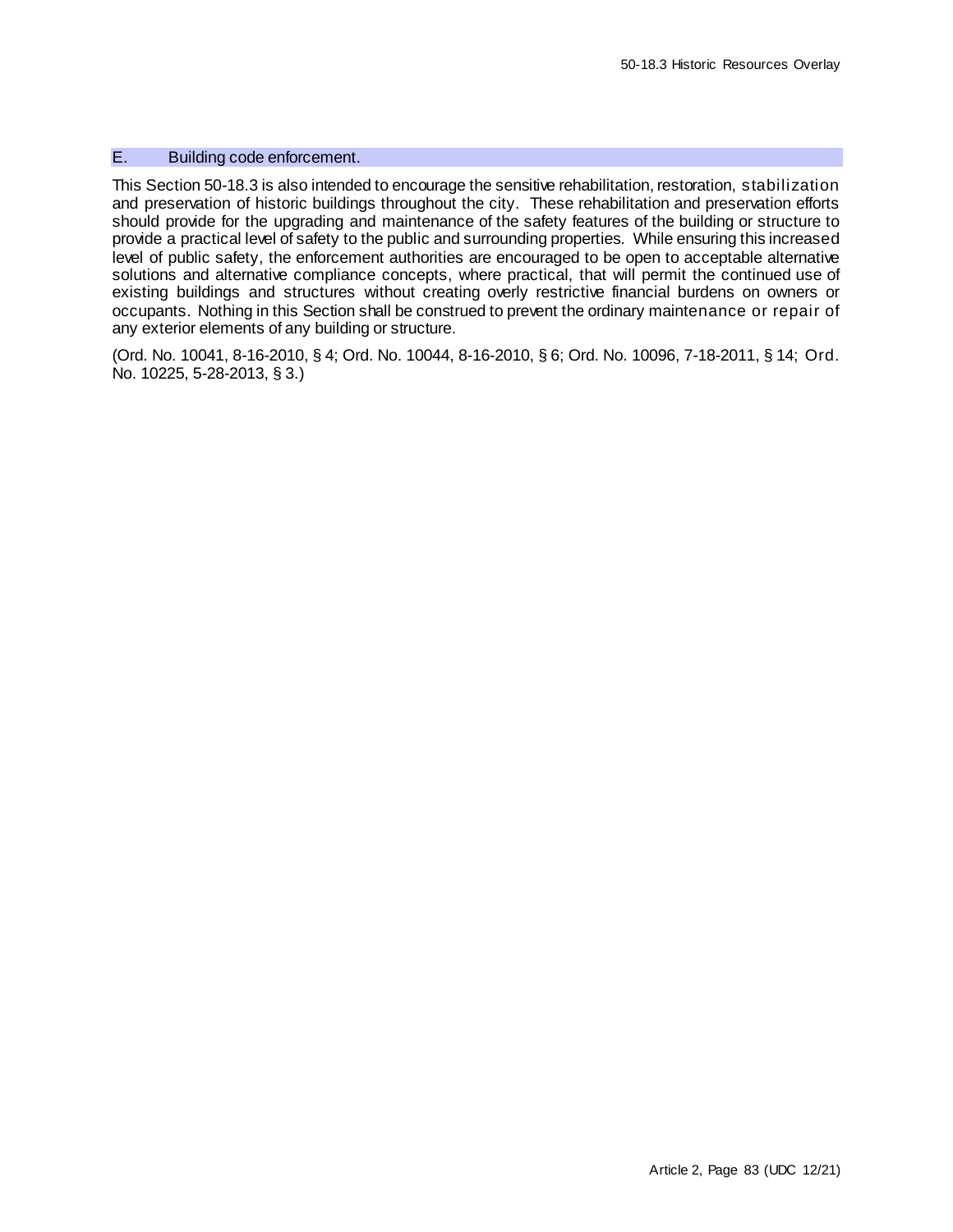